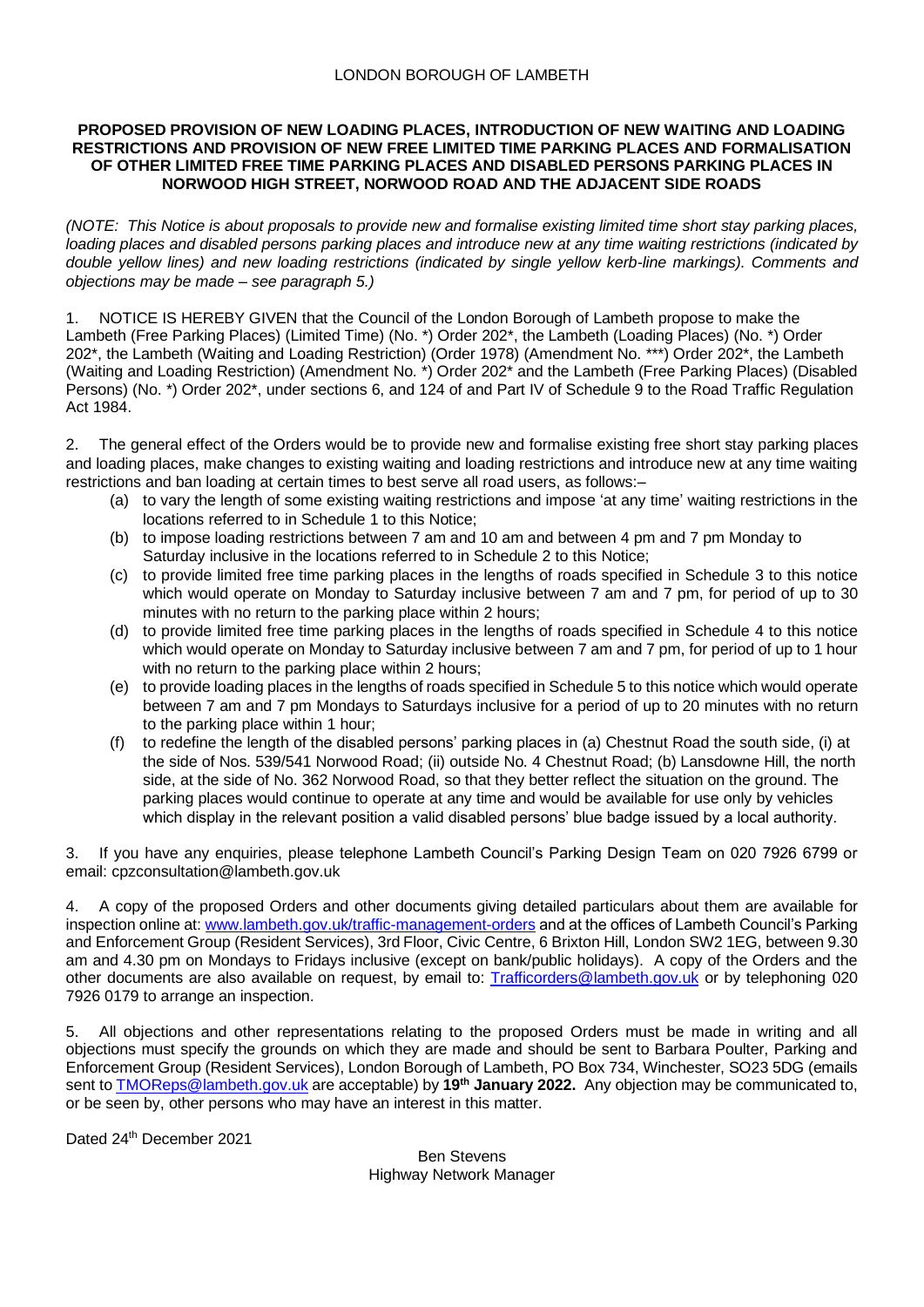## **SCHEDULE 1 (summary of 'at any time' waiting restrictions)**

**Bloom Grove**, **(a)** the south side, between the western kerb-line of Norwood High Street and a point 10 metres west of that kerb-line; and **(b)** the north side, between the western kerb-line of Norwood Road and a point 30 metres west of that kerb-line. **Chatsworth Way**, **(a)** the south-east side, **(i)** between Norwood Road and a point 10 metres north-east of Norwood Road; **(ii)** between a point 4 metres south-west of Culzean Close north-eastward for a distance of 14 metres; and **(b)** the north-west side, **(i)** between Norwood Road and a point 8.5 metres north-east of Norwood Road; and **(ii)** between a point 6.9 metres south-west of Dalton Street and a point 5 metres north-east of Dalton Street. **Cotswold Street**, the north-east side, **(i)** between Knight's Hill and a point 10 metres south-east of Knight's Hill; and **(ii)** between Norwood High Street and a point 12.5 metres north-west of Norwood High Street. **Culzean Close**, both sides, so much as is public highway. **Dalton Street**, **(a)** the south-west side, **(i)** between Chatsworth Way and a point 14 metres north-west of Chatsworth Way; **(ii)** between Lancaster Avenue and a point 8 metres south-east of Lancaster Avenue; **(b)** the north-east side, **(i)** between Chatsworth Way and a point 8 metres north-west of Chatsworth Way; **(ii)** between Lancaster Avenue and a point 7 metres south-east of Lancaster Avenue. **Hannen Road**, **(a)** the north-east side, **(i)** between Knight's Hill and a point 9.5 metres south-east of Knight's Hill; **(ii)** between Norwood High Street and a point 9.5 metres north-west of Norwood High Street; and **(b)**  the south-west side, **(i)** between Knight's Hill and a point 7.5 metres south-east of Knight's Hill; **(ii)** between Norwood High Street and a point 14.5 metres north-west of Norwood High street, **Knight's Hill**, the east side, between its junction with Norwood High Street and Norwood Road (including the slip road outside St Luke's Church and the extended island site situated at the junction of Norwood High Street, Knight's Hill and Norwood Road) and the north-eastern kerb-line of Cotswold Street. **Lancaster Avenue**, the south-east side, between Norwood Road and a point 7 metres north-east of Dalton Street. **Nettlefold Place**, the east side. between a point 20 metres north of the northern kerb-line of the southern arm of Nettlefold Place and a point 25.5 metres north of that kerb-line. **Norwood High Street**, **(a)** the south-west side, between the north-eastern kerb-line of Cotswold Street and its junction with Knight's Hill and Norwood Road (including the slip road outside St Luke's Church and the extended island site situated at the junction of Norwood High Street, Knight's Hill and Norwood Road); **(b)** the north-east side, **(i)** between a point 16 metres north-west of Cotswold Street and the south-western wall of No. 21 Norwood High Street; **(ii)** between a point 4 metres north-west of the north-western kerb-line of the vehicular entrance to the West Norwood Library and Picture House and a point 4 metres south-east of the south-eastern kerb-line of the vehicular entrance to the West Norwood Library and Picture House; and **(iii)** between a point 4 metres north-west of the north-western kerb-line of the south-easternmost vehicular entrance to West Norwood Cemetery and Crematorium, and a point 4 metres south-east of the south-eastern kerb-line of the south-easternmost vehicular entrance to West Norwood Cemetery and Crematorium. **Norwood Road**, **(a)** the west side, between Bloom Grove and York Hill (except in the parking places); and **(b)** the east side, between its junction with Norwood High Street and Lancaster Avenue (except in the parking places). **York Hill**, the south-east side, between Norwood Road and the north-eastern wall of Thanet House, York Hill.

#### **SCHEDULE 2 (summary of loading restrictions)**

**Bloom Grove**, **(a)** the south side, between the western kerb-line of Norwood High Street and a point 10 metres west of that kerb-line; **(b)** the north side, between the western kerb-line of Norwood Road and a point 30 metres west of that kerb-line. **Chatsworth Way**, **(a)** the south-east side, between Norwood Road and a point 10 metres north-east of Norwood Road; and **(b)** the north-west side, between Norwood Road and a point 8.5 metres northeast of Norwood Road. **Chestnut Road**, **(a)** the south-east side, between Norwood Road and a point 10 metres north-east of Norwood Road; and **(b)** the north-west side, between Norwood Road and a point 20.5 metres northeast of Norwood Road. **Dalton Street**, the south-west side, between Lancaster Avenue and a point 8 metres south-east of Lancaster Avenue. **Hannen Road**, the north-east side, **(i)** between Knight's Hill and a point 9.5 metres south-east of Knight's Hill; **(ii)** between Norwood High Street and a point 9.5 metres north-west of Norwood High Street. **Knight's Hill**, **(a)** the east side, between the north-eastern kerb-line of Hannen Road and its junction with Norwood High Street and Norwood Road (including the slip road outside St Luke's Church and the extended island site situated at the junction of Norwood High Street, Knight's Hill and Norwood Road); and **(b)** the west side, between a point 4 metres south-west of Nettlefold Place and the southern kerb-line of Bloom Grove. **Lancaster Avenue**, the south-east side, between Norwood Road and the south-eastern kerb-line of Dalton Street. **Lansdowne Hill**, **(a)** the south side, between Norwood Road and a point 9 metres west of Norwood Road; and **(b)** the north side, between Norwood Road and a point 11 metres west of Norwood Road. **Norwood High Street**, **(a)** the south-west side, between the north-eastern kerb-line of Hannen Road and its junction with Knight's Hill and Norwood Road (including the slip road outside St Luke's Church and the extended island site situated at the junction of Norwood High Street, Knight's Hill and Norwood Road); (b) the north-east side, between the northwestern kerb-line of Cranfield Close and the south-western kerb-line of Dunbar Road. **Norwood Road**, **(a)** the west side, between Bloom Grove and York Hill; and **(b)** the east side, **(i)** between its junction with Norwood High Street and a point 16 metres north of Robson Road; and **(ii)** between a point 4 metres south of Chestnut Road and Lancaster Avenue. **Robson Road**, both sides, between Norwood Road and a point 15 metres north-east of Norwood Road. **York Hill**, the south-east side, between Norwood Road and the north-eastern wall of Thanet House, York Hill.